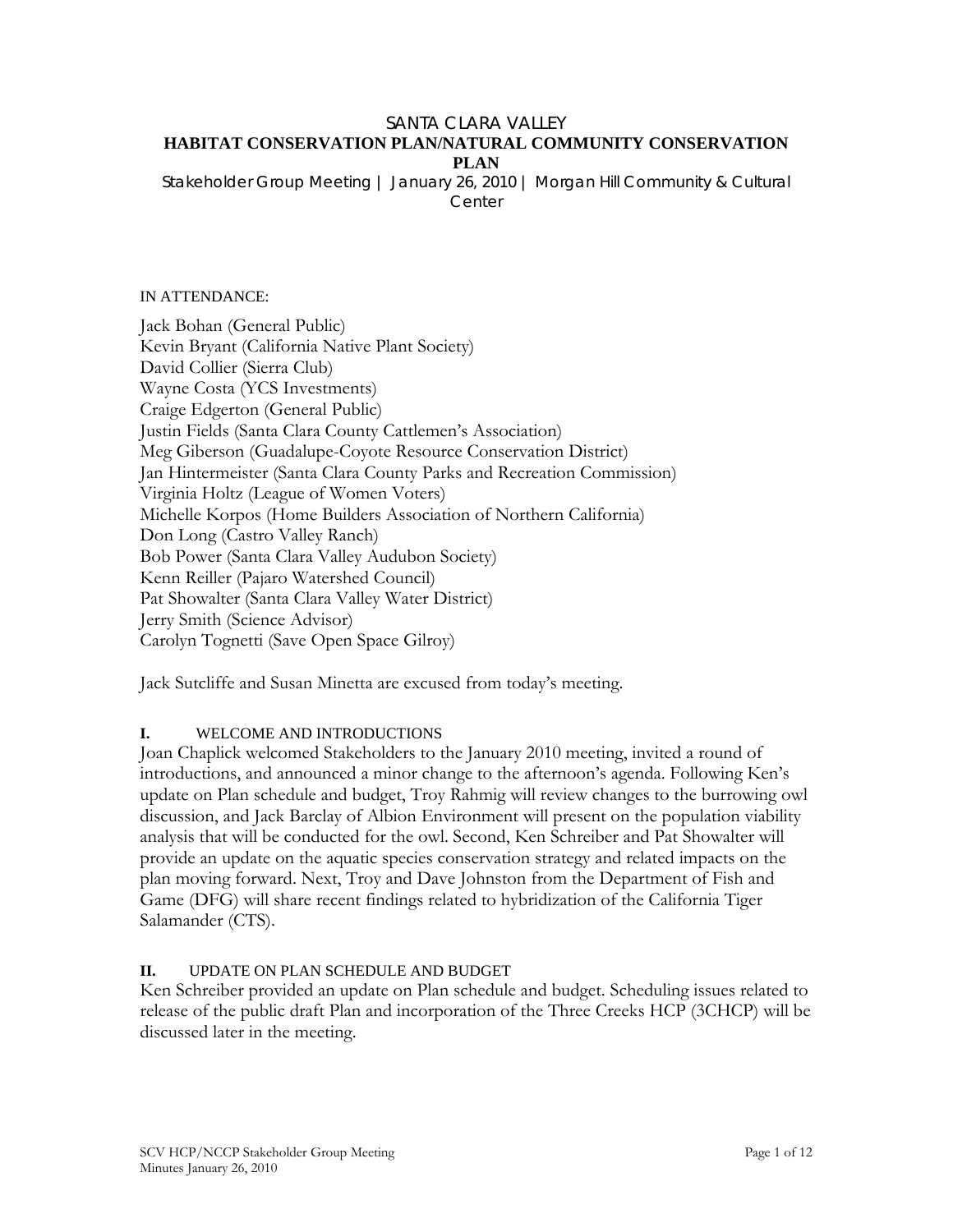### III. DRAFT BURROWING OWL CONSERVATION STRATEGY

## *Overview of Changes to Strategy*

Troy Rahmig provided an overview and update on activities related to the burrowing owl. The process to develop the burrowing owl strategy has been very iterative. The Fish and Wildlife Service (FWS), Department of Fish and Game (DFG), ICF (technical consultant, formerly Jones & Stokes), the City of San Jose, Santa Clara County, the Santa Clara Valley Water District (SCVWD), and Jack Barclay (Albion Environmental) have met at least four times to focus on burrowing owl habitat. Based on where study area boundaries are drawn and where the owls exist in the South Bay, the group felt the need to step back and take a higher-level look at burrowing owl habitat protection.

Troy explained that, with all species and communities, we are trying to protect a declining resource. The burrowing owl is an extreme example of this. In the South Bay, it is becoming difficult to establish a base line for the burrowing owl, which makes it difficult to set planning goals. The South Bay has some reasonably sized populations, but they are either just outside of the Plan study area, or they are inside our study area and are most likely to be affected by operations not covered by the Plan.

For these reasons, we have expanded our study area for the burrowing owl. Most existing populations are north of Highway 237 or in other areas such as Moffett Airfield, San Jose Airport, and Fremont's Warm Springs District. The real conservation opportunities exist to the north, so we have expanded the area to capitalize on opportunities just north of the study area boundary. This way, the Habitat Plan can play a larger influence in what happens in this area and can begin to influence what happens in other jurisdictions in the South Bay. Originally, we excluded this area because it overlapped with the South Bay Salt Pond Restoration Project and the VHP does not include Bay/salt waster species.

One stakeholder asked what kind of landscape the owl occupies in these areas. Troy replied that they could occupy levees, though levees are not generally managed in a way that supports habitat. Landfills, especially closed or capped landfills, are under consideration as part of this study.

Based on what we know about how they use land in our study area and the new, expanded area, conservation goals for these areas will be very different for the species. We have divided the burrowing owl conservation areas into four regions based on existing conditions. Troy explained that different conservation goals and the relative aggressiveness of the conservation approach for each area were determined based on regional population differences. This is a way to divide our resources and justify focusing on a different part of the focus area.

The four burrowing owl conservation regions are:

- North San Jose/Baylands;
- South San Jose;
- Morgan Hill; and
- Gilroy.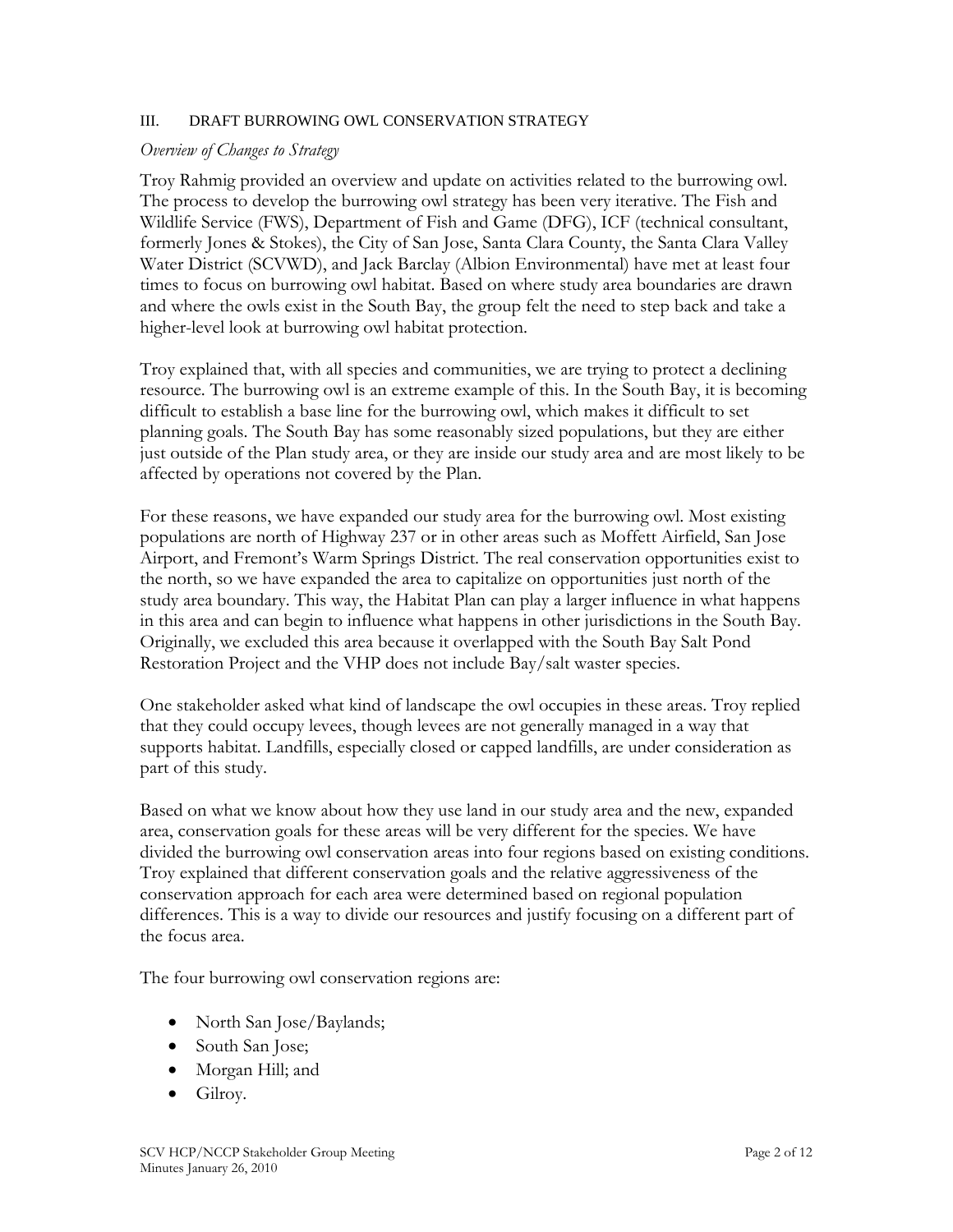Troy explained that after establishing the new burrowing owl conservation regions, the group held discussions and established different goals for each of the regions.

The new regions:

- allow the Habitat Plan to affect burrowing owl conservation at a scale that is biologically based;
- open up additional conservation opportunities both inside and outside of the original area; and
- create an environment where the Habitat Plan Implementing Entity can influence conservation decisions for the burrowing owl in the region, not just in the study area.

In summary, the conservation strategy does the following:

- sets population goals and land protection goals;
- outlines reserve land selection criteria for the burrowing owl;
- requires that if nesting habitat is protected and mitigation/conservation credit is earned, an acceptable amount of foraging habitat is available around that site to keep it viable as a nesting location; and
- describes how to measure burrowing owl habitat, both nesting and foraging.

Justin Fields asked Troy how "population" is defined in the case of burrowing owls. Troy shared that for these purposes, a population is any group of individuals that can interact (i.e. where individuals can move from a nest site in one place to a winter foraging habitat in another), or where we have the reasonable expectation that they would interact. One of the goals the group has stated is to establish a "stepping stone" whereby growing populations move into different areas.

Another stakeholder asked, how will the property owners in the new area be affected? Troy responded that property owners will have to go through their standard California Environmental Quality Act (CEQA) process. Activities on properties outside the Plan study area boundary aren't covered activities under the Santa Clara Valley Plan. However, they may have mitigation opportunities on their property and mitigation opportunities linked to the Valley Habitat Plan. The primary benefit for the expanded area is to give us more opportunity for mitigation, specifically in landfills.

One stakeholder commented on the high cost of land in the new North San Jose/Baylands Region. We have to be very selective in how we expand the Reserve System into other areas. We can't sink the Plan because we are trying to purchase expensive land for foraging habitat. At the same time, there is a lot of land in that area that is sitting fallow but that may be used for foraging.

Ken shared that the County has formally requested that once a strategy is put into place, the Plan team will explore the option of some type of additional fee for burrowing owl habitat that is consumed. Ken doesn't know what this will be. It is true that this is very valuable land, and so simply passing the normal fee on this area is not a feasible way to address burrowing owl costs. From the standpoint of property owners that he has spoken with, they fear having to mitigate the owl on a project specific basis and want it covered in the Plan.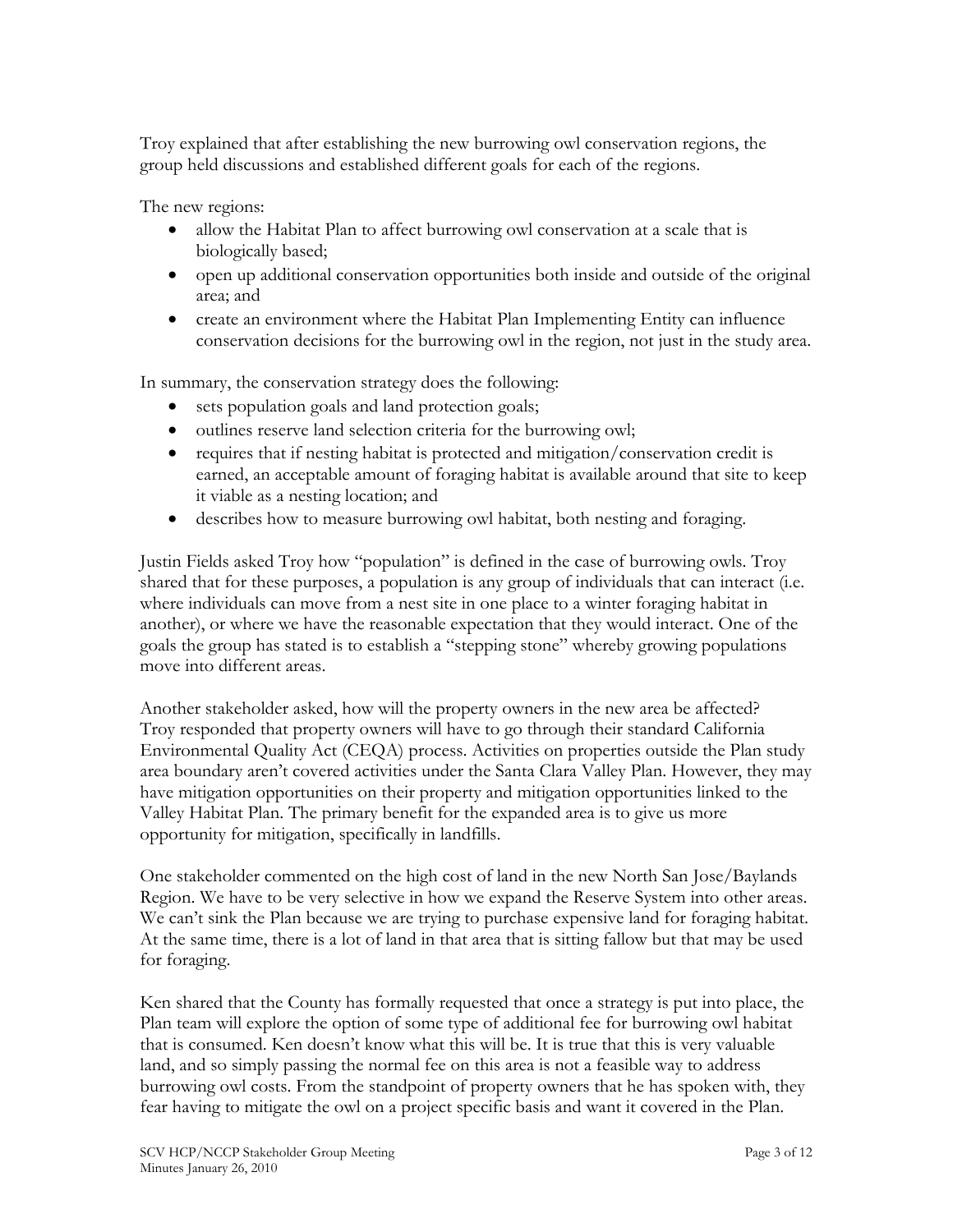The chances of it becoming a listed endangered species in the next many years is very high, so having it covered in the Plan is high priority.

David Collier expressed the need to avoid situations where we are moving in a direction that is not at all feasible to implement.

Troy explained that in many ways, this approach to burrowing owl conservation is flexible and creative. With this species, we are considering purchasing land to manage as a preserve, but without placing an easement on the property. That way, if the land isn't paying out from a species standpoint, then down the line the Implementing Entity could sell the property, and use the funds to purchase land that is better habitat.

Ultimately, we will attempt this stepping stone approach, where we can then establish permanent reserves for permanent protection. At this point, this species demands that we break out of the boundary of the study area.

Troy explained that the most aggressive part of the strategy is focused in the north because that is where the owl is currently found. The strategy includes commitments such as an annual assessment of the breeding population in the County (and to continue this in perpetuity so we can have an ongoing account), coordinating survey protocols and methodologies, and developing an annual report regarding conservation efforts in all different areas, so we can see how decisions in one jurisdiction affect others.

Troy continued: In addition, we have discussed conducting a thorough assessment in this area of open space to determine viable habitat. Tiering off of that, there are many unrelated, patchwork conservation efforts, so we are assessing what these efforts are and the possibility of reinvigorating undermanaged mitigation sites. These are inexpensive opportunities that the Plan could fund to increase habitat value.

In Gilroy, the Plan will seek to ensure that owls have future habitat so their off-spring will come into the Plan study area. Currently the closest owls are a few owls nesting outside the Plan area in northern San Benito County. Management plans for Habitat Plan Reserve System lands in the Gilroy area should include explicit conservation strategies for burrowing owl habitat. Similar things would happen in the Morgan Hill region, but with a stronger focus on how to use agricultural lands to support a future burrowing owl population.

Troy noted that real successes are anticipated in the next 15 to 20 years in Morgan Hill; the next 30 years in Gilroy; 15 to 20 years in North San Jose. The conservation strategy is slim for the South San Jose region.

# *Population Viability Analysis (PVA)*

Ken then introduced Jack Barclay with Albion Environmental. Jack is one of the leading burrowing owl experts in the western United States. He is part of the VHP team. Jack will be conducting a population viability analysis (PVA) to provide a greater understanding of the burrowing owl population in the South Bay and how we can more effectively establish goals for it, both here and elsewhere in the County. The analysis will provide a better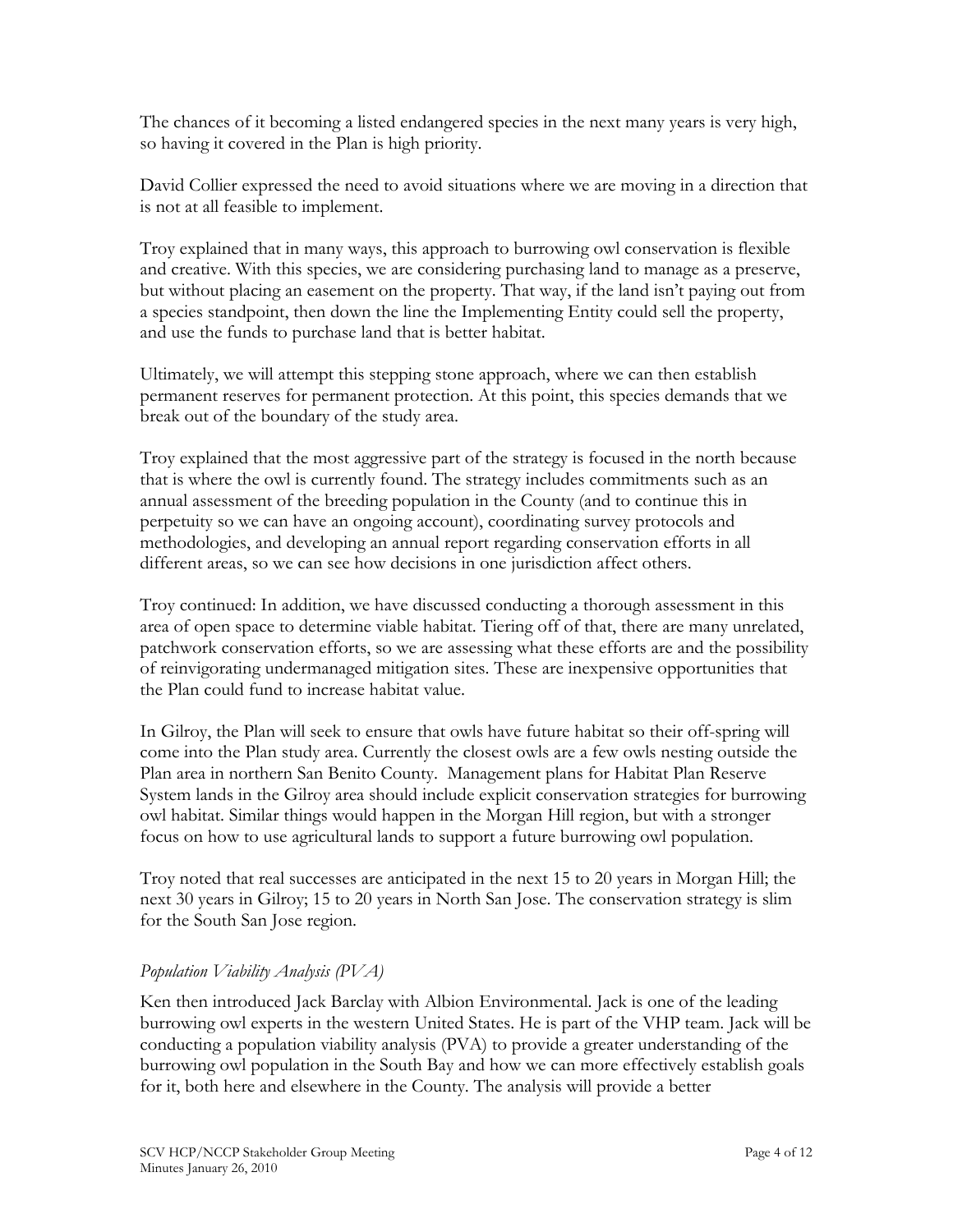understanding of how many owls exist, the population needed for their survival, and where they should be located.

Jack began his presentation with one question: how many burrowing owls do we need to preserve so we have burrowing owls in the future? In order for owls to persist in the future, there must be enough so the probability that they don't go extinct is reasonably low.

David Collier added that he believes this question should be considered both for our study area and on a more global basis, so the owl does not become a listed species. Jack shared that he has addressed this on a regional level.

Jack explained that while it is possible to make a simple guess about how many owls are needed to ensure their survival, this would not represent a very rigorous methodology. Population viability analysis (PVA), on the other hand, is used to arrive at an analytically informed estimate. This is a tool that is widely used and has been applied to answer similar questions for a number of species, including spotted owls, grizzlies in Yellowstone Park, and wolves. Results are often used to inform management decisions. The Department of Fish and Game requested that the VHP include a PVA for the owl and that work will be undertaken shortly.

More specifically, PVA is the use of quantitative methods to predict the likely future status of a population or group of populations of conservation concern. There are three popular kinds of PVA:

1) Count-Based. This involves counting individuals for a number of years, looking at gross numbers over time and variations over time, and predicting into the future what the likely status of that population is based on a time series of counts and variations in those counts.

2) Demographic Stochastic. This approach relies on demographic rates (birth and death rates, incorporating immigration and migration). Stochastic means subject to fluctuations in the environment that are not always predictable. Bonanzas and catastrophes are often driven by environmental stochasticity. Take birth rates and death rates as the example here, with environmental factors contributing to their variation over time, and frequencies in fluctuation due to these different environmental influences.

3) Spatially Explicit. This is the most complicated approach. It focuses on subpopulations and requires demographic data for subpopulations, with which you quantify demographic changes between populations. Often, we do not have the kind of data to support this complex approach. A spatially explicit PVA should not be conducted if the data required is not available.

Fitting the right approach to the data available is very important. Most often, simple count data is available. Usually, the minimum count data required is ten years for a study area, but in this case we do not have count data. Nor do we do have the demographic data for the subpopulations in the South Valley required to conduct a spatially explicit PVA.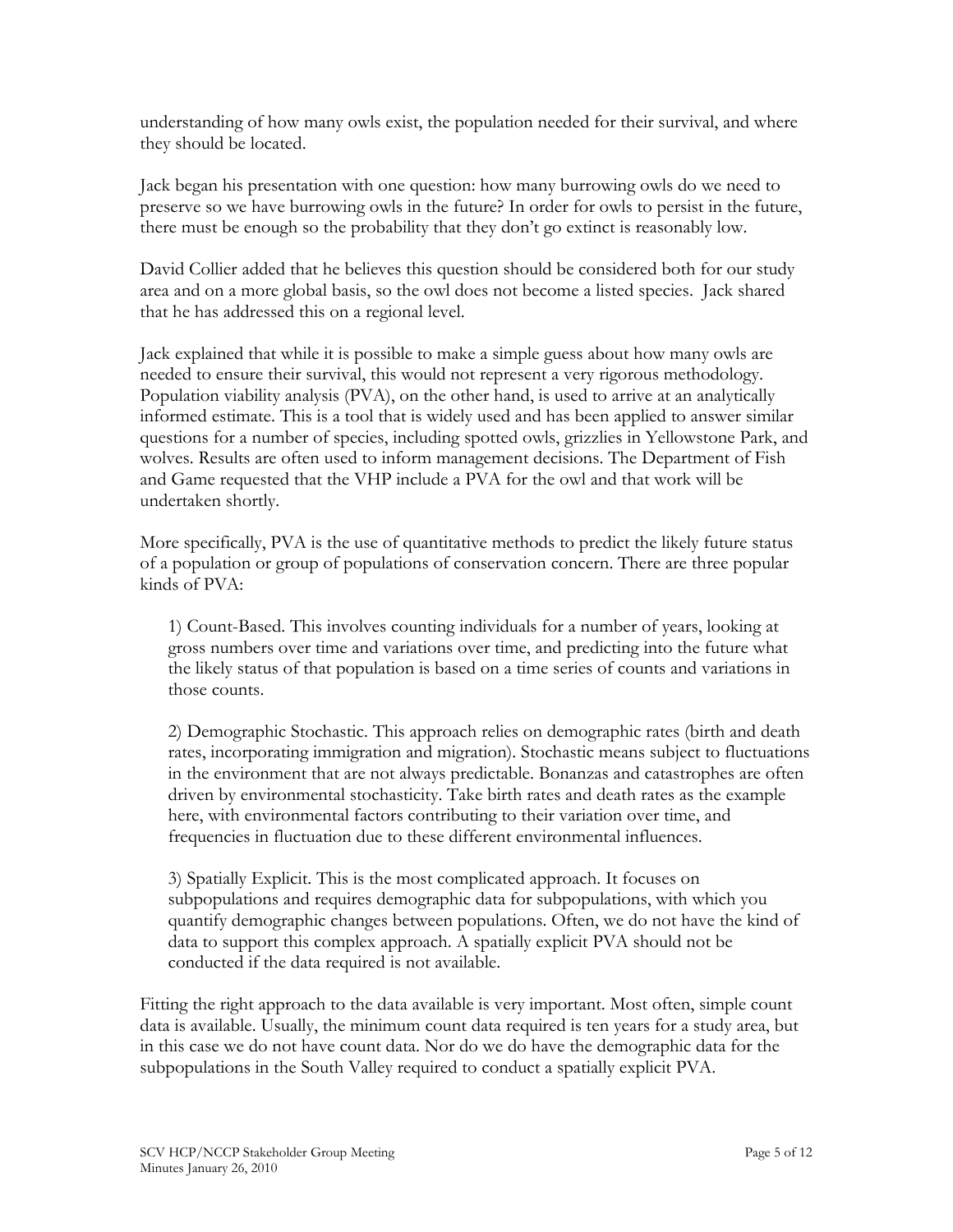This leaves us with the demographic stochastic approach, which is the approach we will use to conduct this PVA for the burrowing owl. This approach quantitatively projects population change into the future using:

- population numbers;
- birth rates and their variation;
- death rates and their variation; and
- immigration and emigration.

This demographic stochastic PVA predicts the likelihood of persistence of a population or likelihood that a population will fall below an established quasi-extinction threshold. This is used to determine how often your population may fall below this threshold. The tool we will use to conduct the PVA is called Vortex.

Jack explained that demographic data is usually very hard to come by for species, but counts for burrowing owl birth rates and survival rates in the region are available. Annual adult and juvenile survival rates were recorded from 1996 to 2007 for owls at the San Jose Airport. Jack shared a graphic to demonstrate the contraction of populations over time (1997 and today). Burrowing owl populations are most abundant around San Jose and decline moving south.

The PVA will be used to project into the future the size of the population that is likely to persist, given demographics of populations at the San Jose Airport. The PVA does not provide a discrete answer, but it does enable a more informed decision about how many of a species to conserve. A population goal will be established based on this information.

If we are to maintain the population of owls, we need to track its numbers. Jack recommended an annual, count-based PVA over the life of the Plan to track the regional burrowing owl population. This is important to Plan implementation, and is especially useful for those tasked with making biological findings.

One recommendation is that certain management actions should begin once the population moves below the quasi-extinction threshold. However, we can't answer how much this will cost until we establish how much habitat the Plan will conserve.

Jack Bohan asked if tracking the population in this case would require counting or banding. Jack Barclay shared that this effort would include counting annually. There is a population that is banded at the San Jose Airport and will continue to be. However, banding is expensive and is worth the effort in only particular cases. The band recovery rate for burrowing owls is two percent, so you don't get much data based on encounters with banded birds.

In response to a stakeholder comment, Ken stated that while the variation of the species' populations is fundamental, trying to understand why it is so variable is a very expensive endeavor that's been done in other places. So many factors contribute to this variation. For Plan purposes, he does not think it is worth the effort to understand this interesting variation.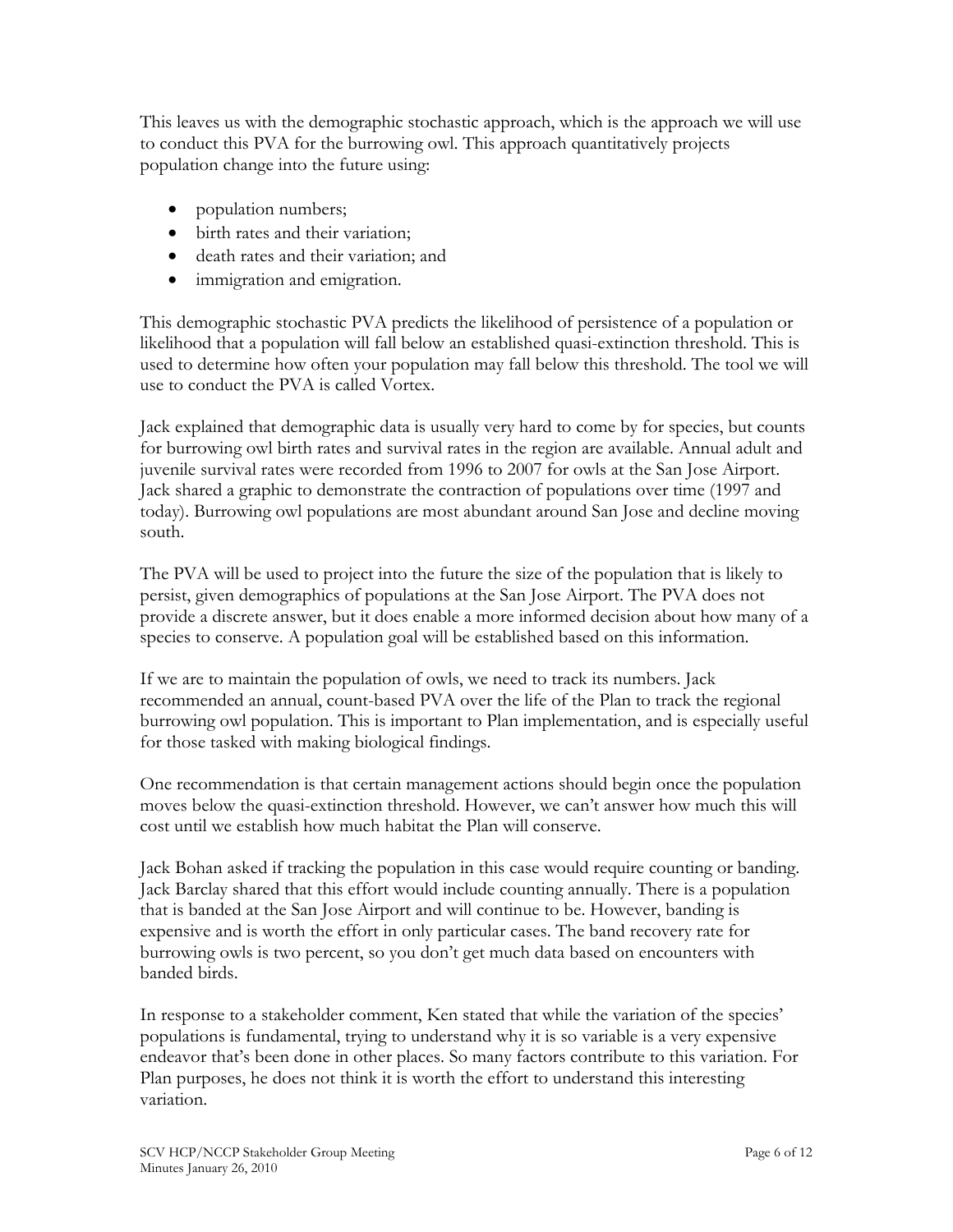Bob Power expressed appreciation for the efforts of the working group to move away from the traditional approach to species conservation with respect to the burrowing owl. He noted that the Hopi referred to burrowing owls as spirit warriors.

Jack's work will begin in the next two to three weeks. Completing the PVA will take some time and will not provide a discrete answer. However, it will provide the information needed to make a more informed decision. There will come a time during the analysis when the technical team will have to determine which probability of persistence will be acceptable.

### IV. UPDATE ON RESOLUTION OF AQUATIC SPECIES AND IMPACTS ON PLAN/SCHEDULE

Ken noted that the theme for the meeting is how to address creatures that are extremely difficult to deal with. The burrowing owl is right up there on the top of the list. Two subspecies of steelhead trout are also providing significant challenge over the course of this process. Within the study area, we are dealing with Central Coast and South Central Coast Steelhead. In the context of the plan, he explained that these two subpopulations have also been discussed in the context of North County and South County. He also noted that while Pacific Lamprey are not often talked about, they are in the mix of species to address here. However, the vast majority of discussion is related to steelhead.

North County includes the Coyote, Guadalupe and Stevens Creek watersheds. South County includes the Pajaro Watershed which is primarily Llagas, Uvas and Pacheco creeks. He shared that the steelhead situation on Llagas is very bad and that improving the situation there is not very feasible. Llagas stream edges and banks have been divided into many, many small parcels, which means that accomplishing gains requires working with many landowners and very expensive land.

Ken explained that when the second administrative draft of the Plan was released in June 2009, it included a placeholder for the Three Creeks Habitat Conservation Plan (3CHCP), which was intended to address North County aquatic species. For South County, a very good, expensive, and thorough conservation strategy was developed. This included the Pacheco Creek Feasibility Study, the Uvas Dam flow modifications, and many other measures to improve streams and reduce siltation. DFG and FWS did not accept the South County strategy and dropped Pacheco completely, but added steelhead passage over Uvas Dam.

The focus in North County has been to bring 3CHCP to a conclusion. The focus for South County is less clear, but the real effort has been to figure out the issue of steelhead passage at Uvas Dam, which is a major physical challenge. Solutions explored have included "trap and truck" and volitional passage, or building a passageway where fish can swim up and swim down. Constructing a passageway is a very expensive endeavor, especially given that Uvas requires a long flume. Pat Showalter estimated a cost of between \$30 and \$120 million. The basic design for fish passage at Uvas is a canal around the whole reservoir and a system that will funnel fish upstream of the canal and down the ladder at various reservoir levels.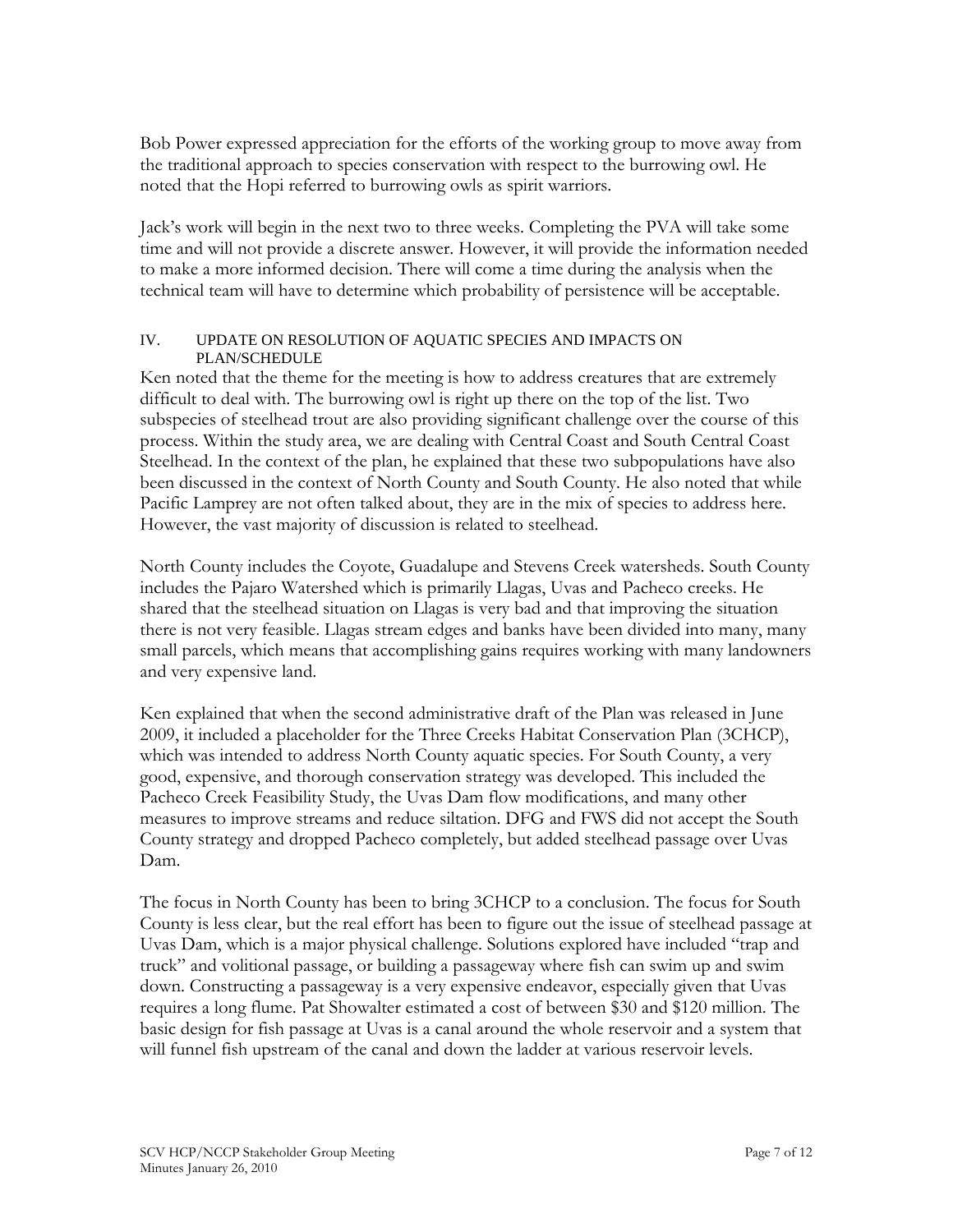Kenn Reiller noted that Uvas Dam was built in 1958 when no one lived downstream. Today, it leaks significantly and the area has grown in population. He questioned consideration of implementing expensive passages of abstract or experimental design when there are dam safety issues that need to be addressed.

Ken shared that the three Wildlife Agencies advised us in November and provided a December 1, 2009 letter in which they recommended removing all fish species from the Valley Habitat Plan, and processing both North and South County strategies as a plan amendment later on. According to Ken, David Zippin concurred that they should be removed. These recommendations are all based on timing. The Liaison Group met in December and had vigorous discussion. Supervisor Don Gage said he wanted to be part of a process that would resolve the issues, and would support removal of fish from the plan if issues could not be resolved. FWS said the issues would take six months to resolve. This all took place as we moved toward the time scheduled for release of the public draft. However, the fish issues need to be resolved before a public draft VHP can be produced. There has been much concern that if we get this close to completion and have to put release of the public draft on hold for six or more months, then staff resources would be shifted to other areas and momentum and staffing would be lost. As FWS has largely focused their resources on this plan, other counties are becoming anxious to receive support from FWS.

Pat Showalter provided further explanation of the issue. There has been a marathon of meetings related to this issue, and several more are planned. She then provided a bit of background on the issues related to Uvas Creek and some of the factors that have made completing the 3CHCP a challenge.

Pat explained that Uvas and Llagas are very different from a hydrologic standpoint, which is one of the reasons why Uvas is better for fish than Llagas. The Llagas watershed simply does not yield as much water- it has less rainfall. Uvas is not as permeable as Llagas so water stays in stream longer. These rainfall distribution and permeability differences are not due to human intervention.

Also, the health of fish species between the North County and the South County is very different. The sub-species of steelhead that lives in South County has declined significantly. It once occupied streams throughout the Pajaro and the Salinas Basins (inland group) as well as the coastal streams (coastal group) in the area. Currently there are sustainable populations in Uvas and a stream in the Salinas Basin. Our population in Uvas Creek is one of the healthiest remaining populations of the inland group. The sub-species that inhabits North County streams is generally in much better shape.

Steelhead were listed in 1996. It takes quite a while to develop a recovery plan, and NMFS is in the process of doing this for these fish. In the process of developing the recovery plan, the concepts about what actions would benefit the species most have changed. This is why the requirements for their protection have changed. This timing is unfortunate, because we have put a lot of effort into developing a strategy without the benefit of having access to the recovery plan. Now the plan has to be adjusted based on the recovery planning efforts.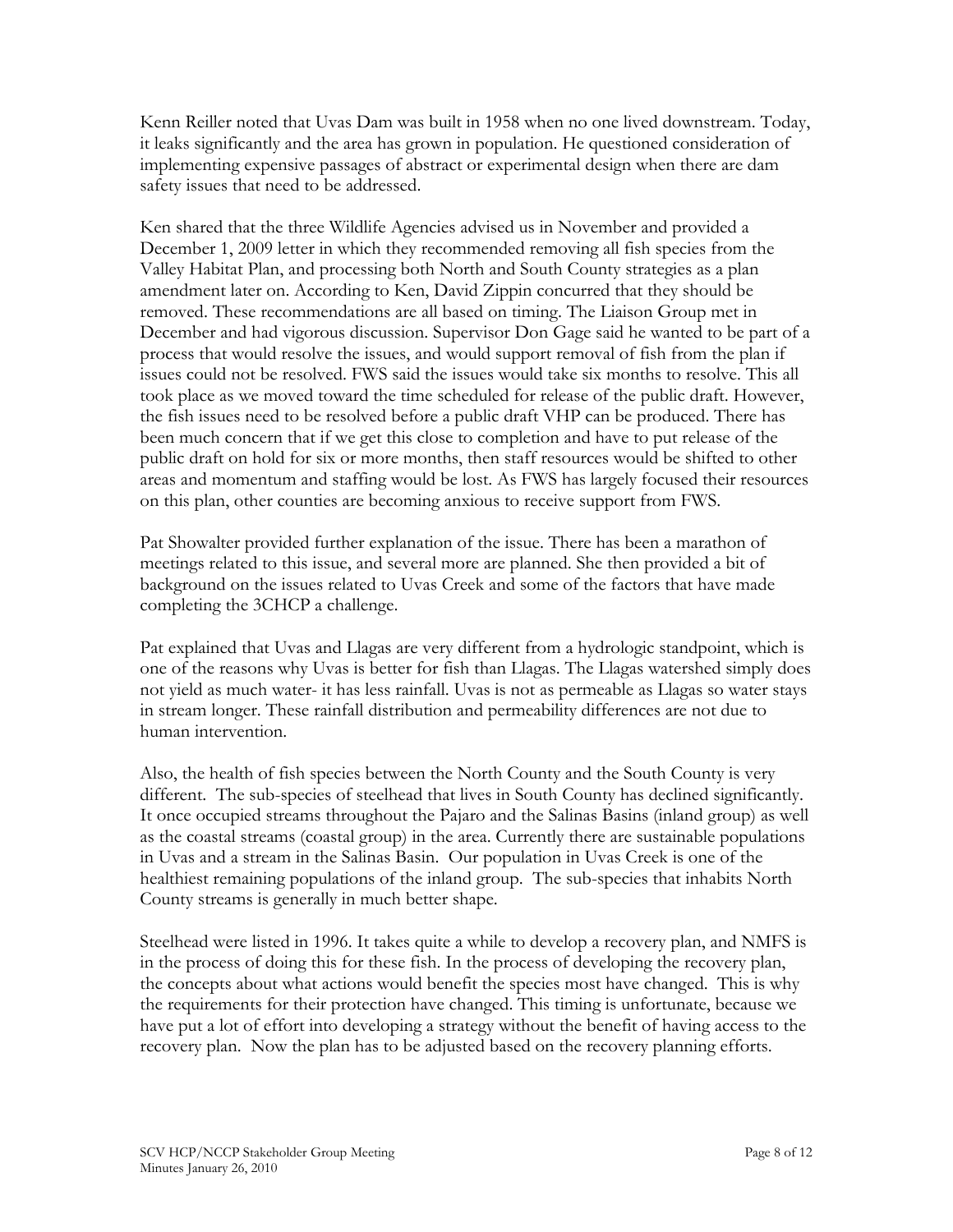In the North County, there are four outstanding issues:

- Reoperation of Upper Penitencia Creek. This creek has the best sustainable population in the Coyote Watershed. It has been the source of a great deal of discussion. The Water District uses Upper Penitencia as a recharge facility recharging with water from South Bay Aqueduct and other sources. This means we discharge water into creek, which means impacts to creek and the involvement of the regulatory agencies.
- Misunderstanding in Coyote Creek regarding Fisheries and Aquatic Habitat Collaborative Effort FAHCE issues with the National Marine Fisheries Service (NMFS).
- Monitoring.
- Flood control language related to Santa Clara Valley Water District (SVWD) projects in North and South County.

In South County the primary issue has been passage over Uvas. The Water District has been working to understand what the agencies' expectations are and what it needs to do accomplish this. The ultimate biological goal here is increasing the number of fish and creating population redundancy. The District's covered activities associated with Uvas and Chesbro dams include conducting routine and corrective dam maintenance. These include a number of big jobs that will require de-watering. Secondly, because there is the potential for earthquakes, seismic safety retrofits are also an important covered activity.

Pat distributed the draft schedule for processing the 3CHCP. A summary of 3CHCP was sent to the agencies on Jan  $15<sup>th</sup>$ . After receiving agency comments, the District will be able to provide the summary to the Valley process for incorporation into the program. According to the draft schedule, the SCVWD will provide an administrative draft of the 3CHCP to the agencies on April 19, 2010, and agencies will provide final comments on June 7, 2010. Pat was hopeful that the District would be able to produce a final draft of the plan and the public review draft of the EIR/EIS by the end of the calendar year.

Kenn commented on the importance of understanding what fish passage really means, and the need to propose addressing passage via the capital projects that are required to improve safety. The outlet works does not work for fish passage, so modifying this does not solve the passage problem.

Pat explained that, on average, every dam has been de-watered every seven years. We believe that we can reasonably improve this and average de-watering each reservoir only once every 15 years. This is what we have proposed for coverage; we think we can do a better job than the historical average.

Pat then spoke to the implications for the District of pulling South County fish from the Valley Plan. If fish are excluded now due to schedule issues, the District will need to seek HCP or Section 10 coverage in another process. The District needs HCP coverage for operation of Uvas and Chesbro as well as routine and corrective Maintenance for Uvas and Chesbro. Fish coverage for North County streams will be included in the 3CHCP.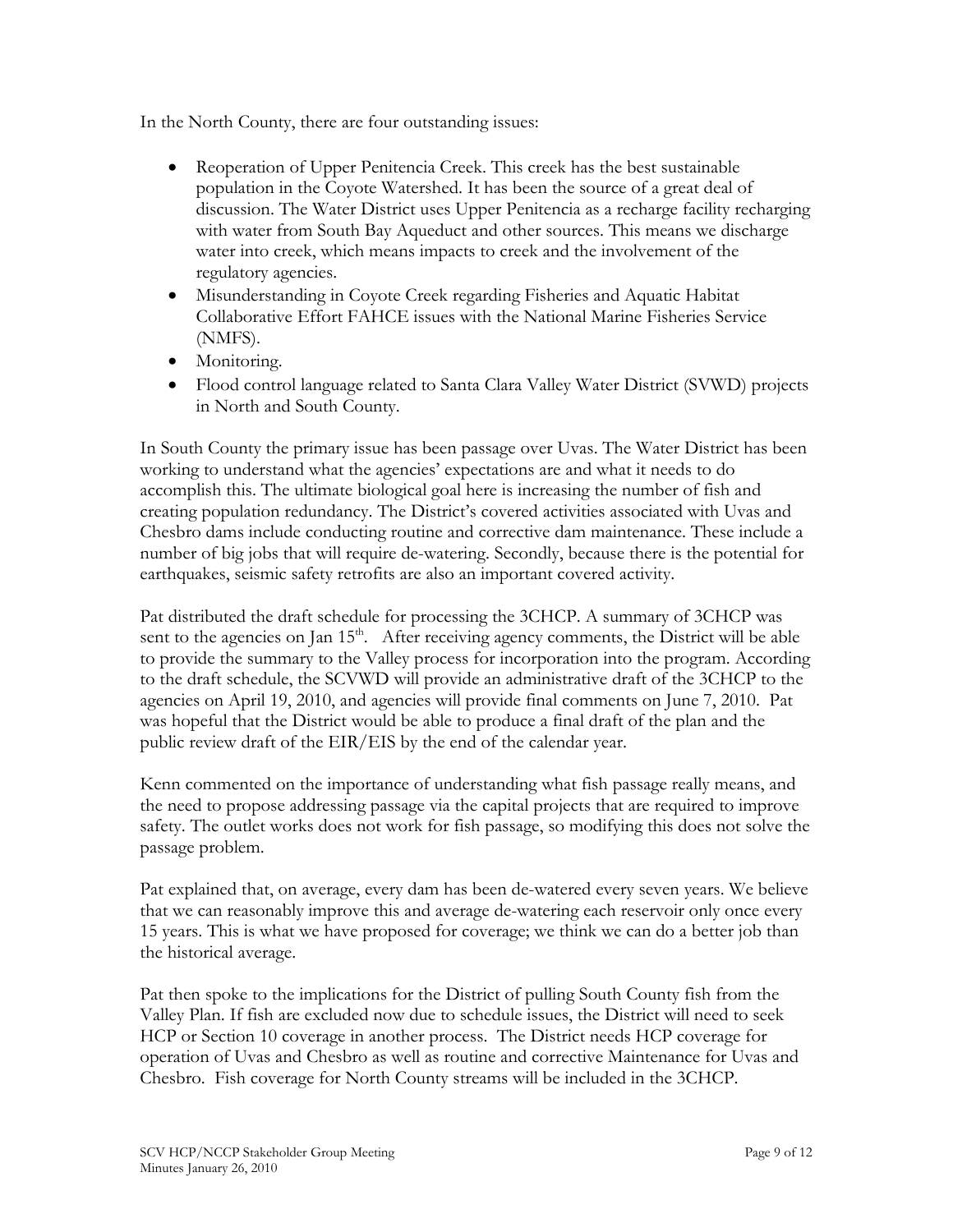The second plan for the South County was estimated to cost approximately \$80 million. The value for the steelhead permit for some jurisdictions is quite small. Very few local communities need this permit from FWS. The standard operating procedure for local jurisdictions is to avoid the need for a permit.

The North County issue is that permits will be issued under the Three Creeks document and the Valley HCP for same things. The challenge is to make sure these two documents are in total agreement. The solution is to have 3CHCP has an appendix to the HCP, which is a major problem with respect to timing.

Pat explained that the agencies do realize that the passage over dams is expensive. But for Uvas they find it is very important and are discussing the possibility of taking cost away from other elements of the conservation strategy to put towards fish passage. For example, monitoring funds could be used towards funding part of "trap and truck", which could also have a monitoring component.

One stakeholder asked, at this point, what is the probability that fish will fall out of the Plan? Pat responded that the fish falling out is very, very real. The SCVWD needs permits for fish for many covered activities. Even if fish are dropped from the Valley Plan, the District is committed to moving forward to get the needed incidental take coverage for fish through the 3CHCP and other efforts.

## V. CALIFORNIA TIGER SALAMANDER HYBRIDIZATION AND CONSERVATION **STRATEGY**

Troy and Dave Johnston of DFG provided information related to the hybridization of California tiger salamander (CTS), which is native and covered in the Plan, and the barred salamander, a non-native species. The information provided is based on data that is new as of the past few years. This information is primarily from UC Davis.

The use of the barred salamander as fishing bait led to its inadvertent release. Most documented releases occurred in the Salinas Valley.

This has become an issue because, in a situation where you have predation, the barred salamander will likely win out. The barred salamander is bigger than the CTS. It also breeds earlier than the native species, in the first heavy rains. Since the barred salamander and hybrids breed earlier, they rely more on perennial waters. In contrast, the CTS uses primarily seasonal ponds and water sources. This all means that the barred salamander can out compete the CTS.

The hybrids have a greater vigor. They are showing a higher survival rate than both the barred salamander and the CTS. Over a period of time, the region could have more hybrids than native species. Researchers are uncertain of the timeframe within which further hybridization would occur.

From our point of view, the goal is to recover the CTS, but not there are hybrids and barred salamanders in the mix.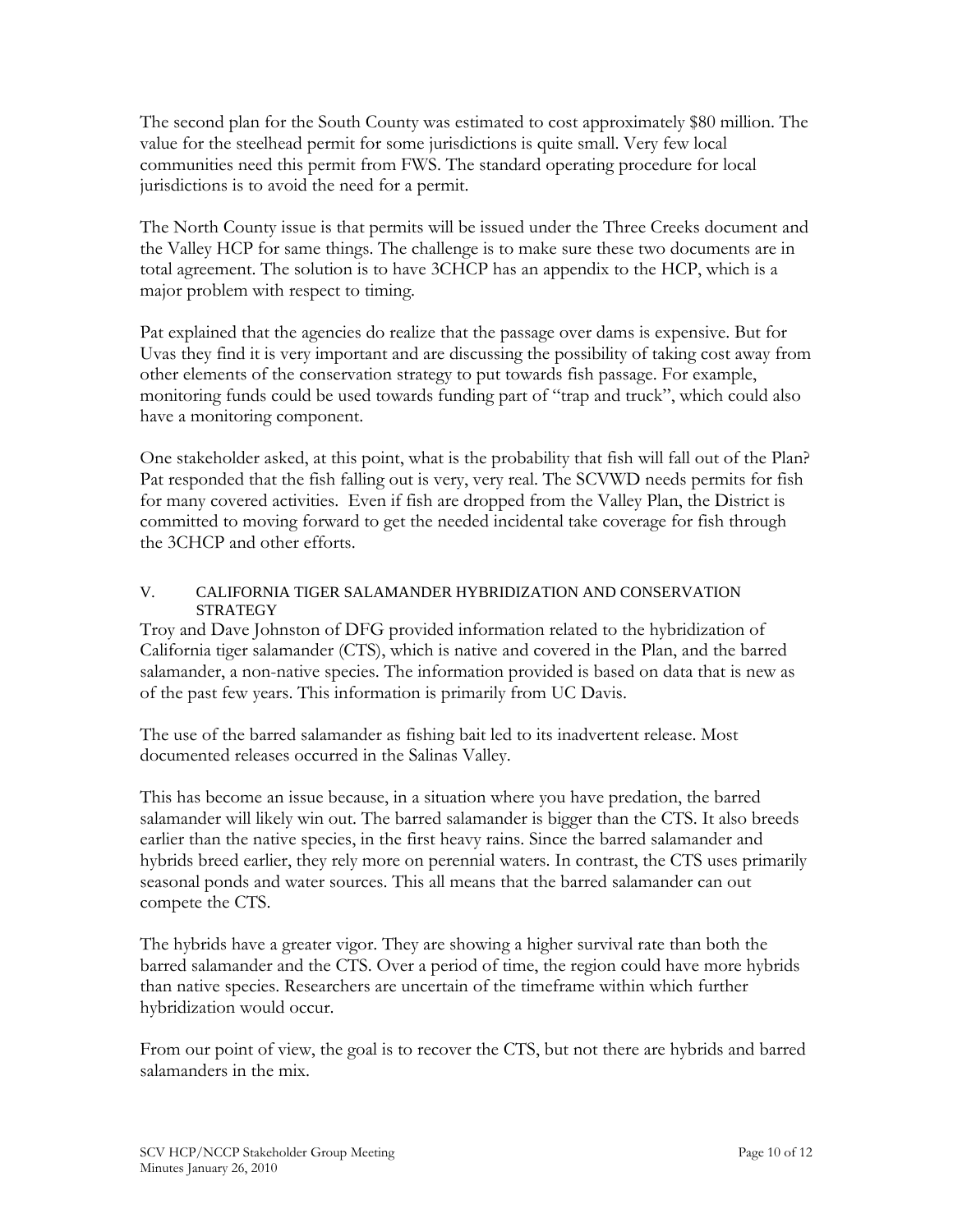One stakeholder asked about the regulatory implications in this situation. Troy reported that the FWS policy is that, even at low levels of hybridization, the barred salamander will still be protected under the Endangered Species Act (ESA) as if they were native species. If it can be determined that hybrids have characteristics that may compromise recovery goals for native species, then FWS may do something. However, for now there is not enough information.

For the habitat plan, we are taking a fairly conservative approach. Continuing to fund research to understand this issue better is included in the Plan. If we can get to a point where we can correlate the presence of non-allele genes and behavior, then we may make some management-related decisions about how to treat these species and their hybrids.

Dave Johnston noted the need to set a threshold to distinguish unacceptable levels of nonnative salamanders, and to do so collaboratively, in order to protect the CTS. He suggested that this is necessary to write a conservation plan, even if it is weak. Ken asked if there a basis for doing so. Dave stated that, no, there is not. FGD suggested setting a genetic threshold for salamanders that are clearly non-native and then using this threshold as a basis for extermination.

Two thresholds are important: 1) a threshold to determine what constitutes a CTS to the point it can be credited towards the conservation strategy; and 2) a threshold that establishes at which point we destroy them rather than nurture them. Troy noted that a reasonable approach would be to establish a threshold related to conservation of the CTS and adjust it later when the science catches up.

Ken expressed that with burrowing owl we are looking at a very defined and confined conservation area. However, the CTS occurs in many locations, and we would expect that this will be a much broader issue throughout the state.

Carolyn Tognetti returned to the issue of steelhead, noting that South County steelhead conservation measures in the plan are totaled at \$81 million. Ken confirmed that the \$81 million are the measures that would be taken out of the Plan if the species is dropped.

Dave Johnston shared that the DFG recommends removal of fish from the Plan because it affects the timeline of the HCP. In order to finish the Plan, the Water District needs to finish the 3CHCP. The Valley Plan was originally supposed to be in public draft stage in December, and now that has shifted to January. Now, the 3CHCP will not be done until April. Therefore, DFG's recommendation is not just a question of what the conservation strategies are. The agency disagrees with fish conservation strategies for South County, but this is just one issue.

Ken shared that there is a commitment from the wildlife agencies to continue to work on permits for steelhead. There are other ways of obtaining permits for stream-related work, but there is no way except via the HCP to obtain federal permits for Uvas and Chesbro Reservoir operations. Three Creeks was triggered by a 1993 lawsuit against the Water District for operation of dams on Coyote and Stevens Creek and Guadalupe River. That resulted in the illegal take of steelhead. Rather than go to court, the Water District and plaintiffs worked out a settlement agreement in the early 2000's. This is what led to what